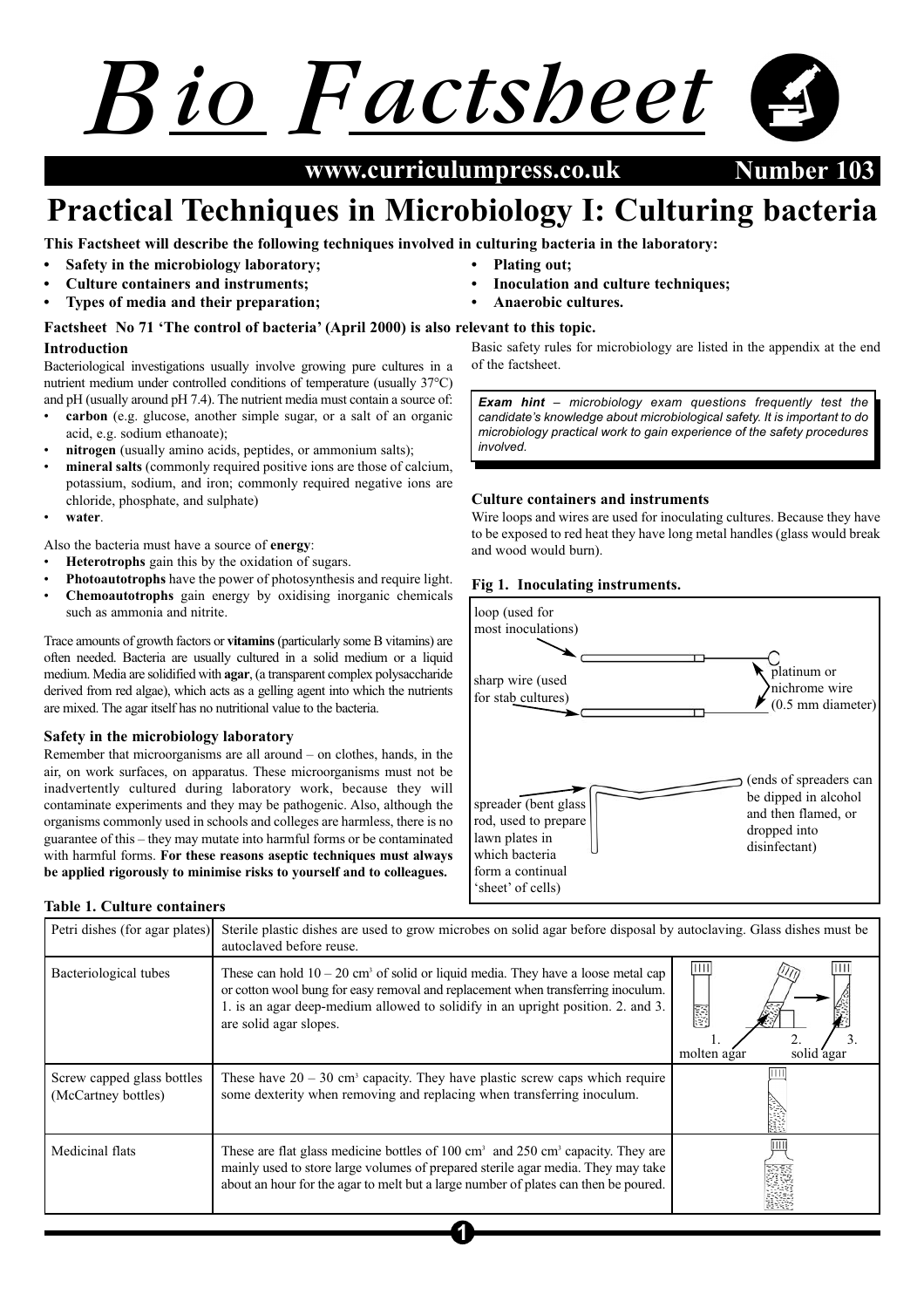Sterile (autoclaved) pasteur pipettes and  $1.0$ ,  $5.0$  and  $10.0$  cm<sup>3</sup> may also be required. They should have a small cotton wool plug pushed into the mouth before autoclaving, and are preferably sterilised and stored in a metal container.

If your school does not possess an autoclave a good pressure cooker can be used instead. You will also need a constant temperature incubator to grow the bacteria efficiently. An inoculating cabinet is also helpful (but not essential). This protects the operator from the bacteria being handled and minimise the risk of contamination from air-borne organisms.

#### **Types of media and their preparation**

A wide variety of nutrient media capable of supporting bacterial growth are commercially available in a ready-prepared, dehydrated state. The ingredients can be dissolved in water in a large beaker, and then dispensed into suitable containers ready for autoclaving. Medical flats must only be partly filled, leaving an air-gap of 20-30 cm<sup>3</sup>. 10–20 cm<sup>3</sup> volumes are dispensed into bacteriological tubes or McCartney bottles. The liquid media used in bacteriology are known as broths, and are prepared as follows:

- Dissolve 10g meat extract, 10g of peptone and 5g of sodium chloride in 1dm3 of tap water. Heat gently if necessary to dissolve the ingredients.
- Adjust the broth to pH 7.4 using drops of 1M NaOH or 1M HCl. Dispense the broth into suitable containers (McCartney bottles).
- Autoclave at 103.4 kPa (15 psi), 121°C for 15 minutes. Ensure that bottle caps are only lightly screwed on before autoclaving to avoid bursting.
- After autoclaving and cooling, screw down the bottle caps firmly.

Nutrient agar is prepared in the same way as nutrient broth but 20g of plain agar is dissolved into the mixture before autoclaving. After sterilization, when the medium is still molten, agar deeps, agar slopes or agar plates can be prepared, as required.

#### **Plating out**

Stored media must be melted down prior to dispensing into sterile petri dishes. Small volumes of medium, enough for one plate, will melt quickly, but 250 cm<sup>3</sup> medical flats of media will require about an hour for melting. However, they will contain sufficient medium to pour 15 to 20 plates.

#### **Fig. 2. Preparing a streak plate**



*Remember - in the above technique, the plates should be protected from atmospheric contamination as much as possible. The plates are stored inverted so that any condensation falls into the lid, not onto the agar.*

#### **Inoculation and culture techniques**

**Fig 3. Pouring an agar plate.**

It is important to inoculate from young cultures, preferably in the exponential phase of growth. If you use an inoculum from old cultures growth may be poor and atypical.

Various types of culture may be used, for example, streak plates, pour plates, confluent plates, agar slopes, agar deeps, and broth cultures. Bacterial cultures are usually incubated overnight at 37°C.

#### **(a) Streak plates**

This technique is used to separate mixed cultures into pure cultures. The individual bacterial colonies that are formed can be used to inoculate fresh agar plates or broth tubes.



be sterilised by red heat and allowed to cool between each of these actions. To reduce the risk of contamination avoid breathing on the plates and do not expose them unduly to the atmosphere. The streaking sequence should 'thin out' the bacteria so that single colony growth can be achieved.

**2**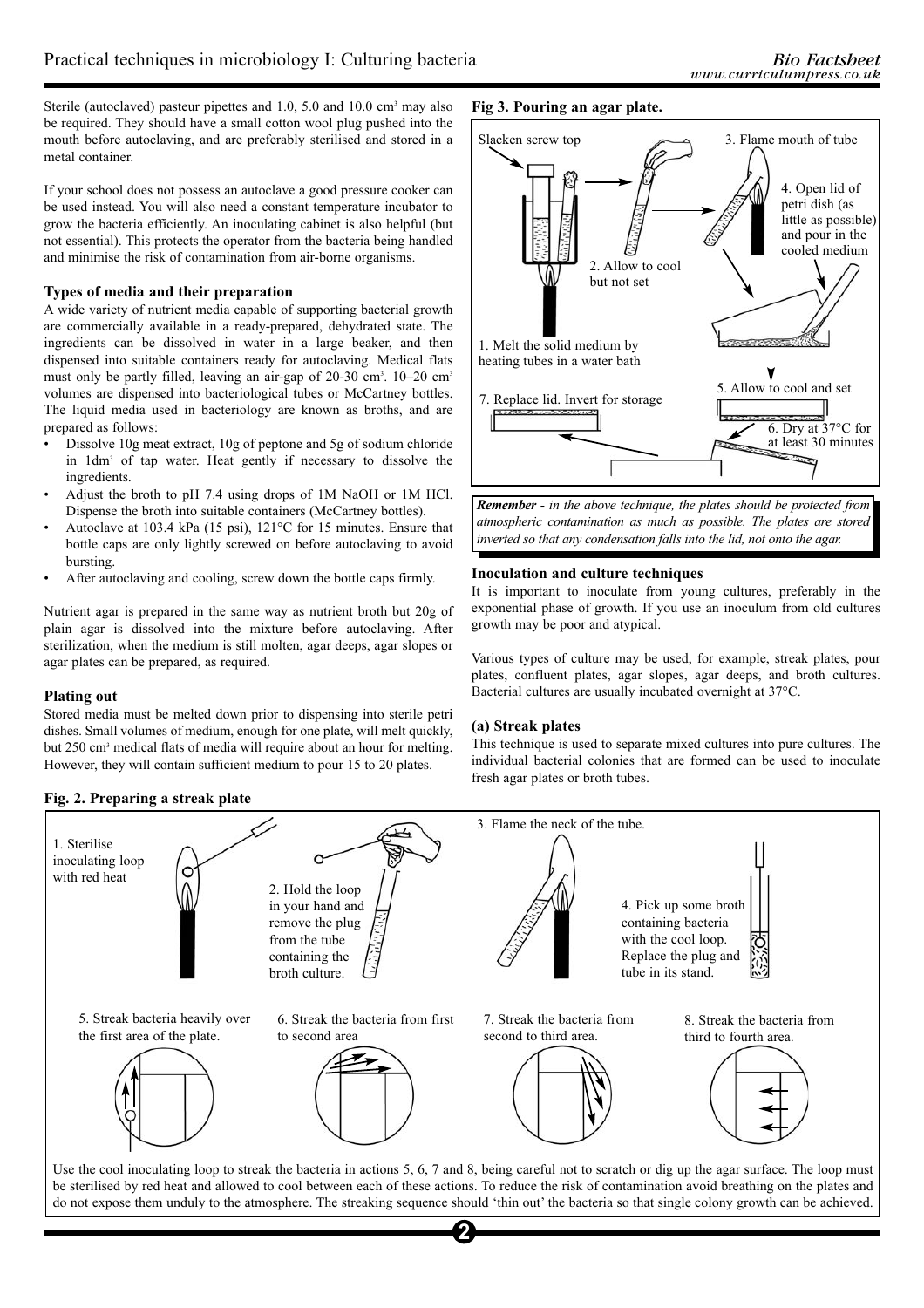After incubation at 37°C for about 12 hours, the plate should show heavy continuous growth cover in areas 1 and 2, less growth cover in area 3, but individual colonies in area 4. The individual colonies may have differing appearances due to their consisting of different single species.

Using a flamed, cooled inoculating loop, a single colony can be sampled and streaked out on an agar plate. When this grows it should be a pure culture of the organism. Alternatively the single colony may be inoculated into a broth culture for incubation and growth.

#### **Fig. 4. Streaking a plate for pure cultures**



#### **(b) Pour plates**

Each colony formed grows from a single live bacterium in the inoculum. Thus the method can be used to count the number of viable bacteria in a liquid sample.

#### **Fig. 5. Preparing a pour plate**



#### **(c) Confluent plates**

In these, a dense sheet of bacterial growth is formed over the surface of the medium.

#### **Fig. 6. Preparing a confluent plate**



#### **(d) Agar slopes**

These are used to grow aerobic bacteria and are useful to maintain 'stock cultures'. This is because they do not occupy much space and are easy to subculture weekly.

- Follow steps 1 to 4 described above under 'preparing a streak plate' to obtain a loop charged with inoculum.
- Remove the stopper from the agar slope tube and flame the mouth of the tube.
- Touch the surface of the agar with the charged loop and pull it upwards slowly, streaking out a 'wiggly' line.
- Replace the stopper, replace the tube in its stand and incubate it.

#### **Fig 7. An agar slope.**



#### **(e) Agar deeps**

These are used to grow anaerobic organisms or to separate aerobic and anaerobic organisms. They are prepared in a similar way to the agar slope described above, except that instead of using an inoculation loop an inoculation wire is used to stab deep into the agar medium. After incubation the following types of organism may grow.

#### **Fig. 8. An agar deep.**

| cotton wool plug ————————————————————                                                     |  |
|-------------------------------------------------------------------------------------------|--|
| aerobic bacteria —————————————<br>micro-aerophilic —<br>bacteria (need a trace of oxygen) |  |
| Anaerobic bacteria ————————————                                                           |  |

#### **Anaerobic cultures**

Any of the culture techniques described above can be used to grow anaerobic organisms, but the cultures must be grown in the absence of oxygen, particularly in the case of obligate anaerobes. In these organisms growth will be inhibited by the presence of oxygen.

The culture plates (or bottles) can be kept in anaerobic jars. These are evacuated of air (containing oxygen) and the air is replaced by an atmosphere usually consisting of 80% nitrogen, 10% carbon dioxide and 10% hydrogen. These gases are generated by packets of chemicals placed in the jar before sealing and clamping the lid. Initially the lid valves are open to enable the generated gases to push out the air (oxygen). When this has happened the valves are closed.

An alternative way of providing an anaerobic atmosphere is to vent nitrogen from a gas cylinder in through the open valves, closing the valves when air is evacuated.

Anaerobic jars are available to contain 9, 12 or 48 petri dishes.

*Exam Hint – exam questions are often set to test the practical experience of candidates. You may be asked to describe media preparation or inoculation and culture techniques.*